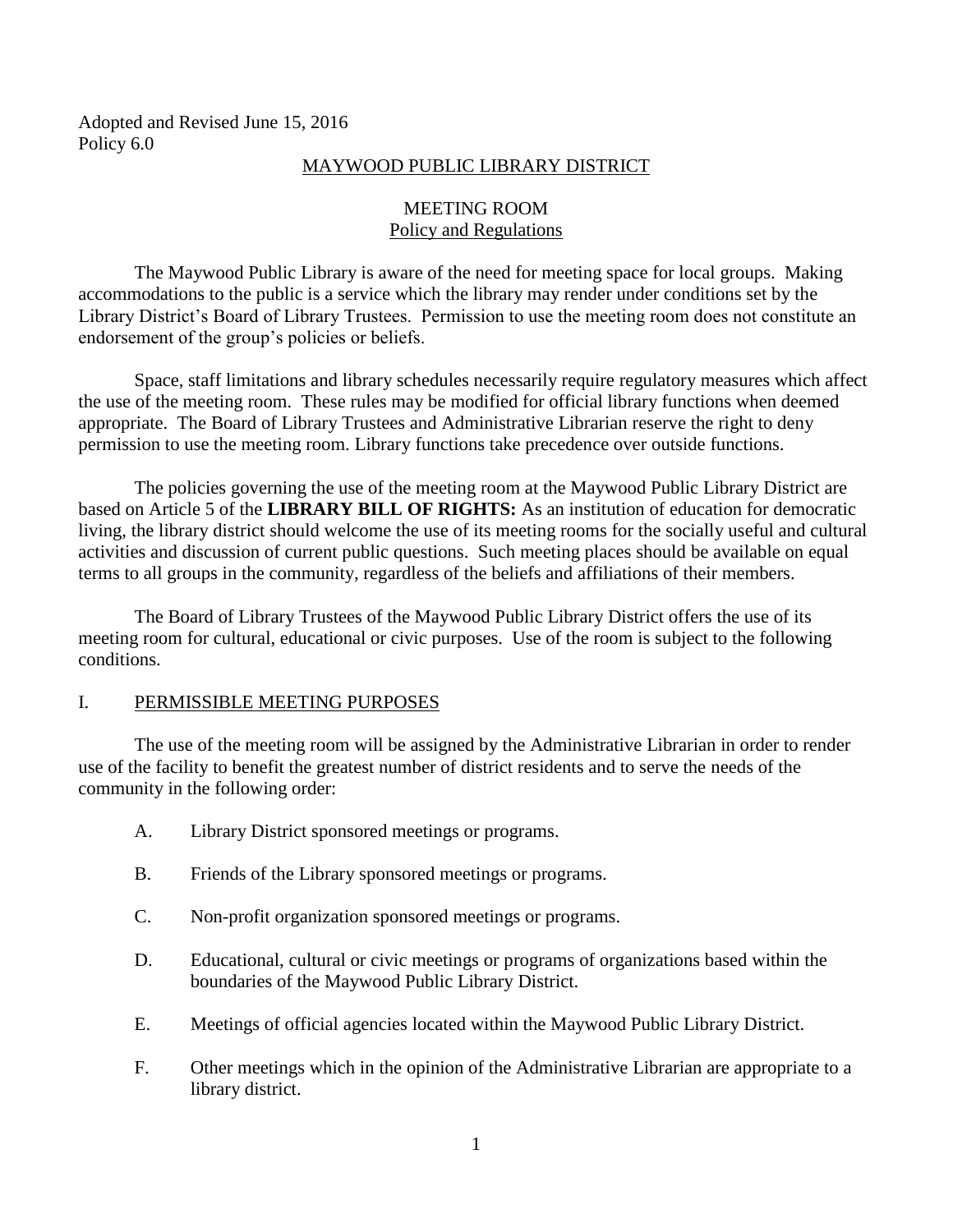The use of the meeting room for meetings, by the above qualifying groups and organizations may be made provided that:

- A. Meetings are held for the purpose of educational, civic, or cultural programming, or public information.
- B. Meetings are open to the public.

Organizations meeting on the library premises may find that nonmembers enter their meetings. Such persons may be informed of the nature of the meeting but may not be excluded if they wish to remain. Doors may not be locked at any time per Maywood Fire Ordinance.

#### II. EXCLUSIONS

The following groups are excluded from using the meeting rooms:

- A. Commercial groups.
- B. Meetings for political purposes.
- C. Group meetings for a social or private function.
- D. Meetings for the purpose of religious worship.
- E. Groups intending to hold meetings which would interfere with the work of the Library District because of noise or other factors, as reasonably determined by the Administrative Librarian.

## III. FACILITIES

(Please fill in such items as: Data Projector, Screen, and Podium)

## IV. RESERVATIONS

- A. Library sponsored groups shall have the first choice of time. Reservations shall be taken on a first-come, first-served basis. Where a conflict exists, regarding requested dates, preference shall be given in the order listed in Section I above. Reservations may be made for up to 2 days for the current month and 2 days following month.
- B. The Maywood Public Library District reserves the right to refuse any group either because the nature of its activities is in conflict with the Library District regulations or scheduling, or because of the group's previous disregard for the Library District's policy and regulations as determined by the reasonable discretion of the Administrative Librarian.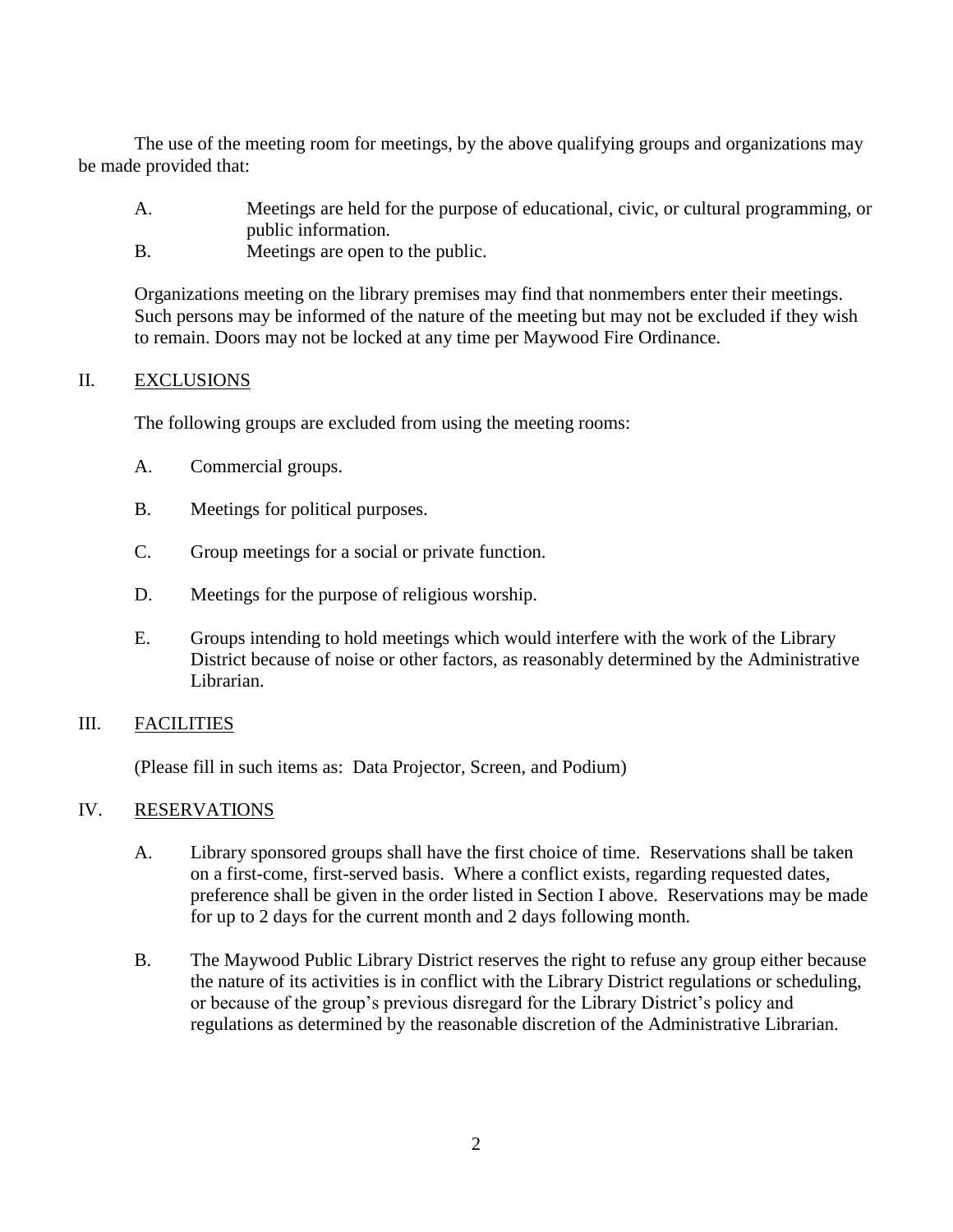- C. Do not publicize or distribute information regarding your meeting until you receive confirmation from the library. Confirmation will be sent via email or by phone three (3) business days after submitting the completed Meeting Room Application and the Room Reservation form.
- D. A Meeting Room Reservation form must be completed and submitted to the Information Desk along with the required fee (if any) every time a meeting is booked.
- E. Cancellation of meetings must be made at least forty eight (48) hours before the scheduled time by notifying the Reference Department. The Library District Reserves the right to cancel meetings for good reason, upon reasonable notification.

# V. MEETING ROOM REGULATIONS

- A. An application for meeting room use will include the name of the group, date and times of meetings, nature of meeting, name of group-contact person, number of people, and desired equipment needed.
- B. A valid Maywood Library card in **GOOD STANDING** is required to schedule a meeting. A person responsible for chairing or holding such meeting shall have a valid library card to reserve a meeting room.
- C. Smoking is not permitted anywhere in the Library, including in all meeting rooms, lobbies, restrooms, etc.
- D. No alcoholic beverages, drugs or contraband may be used on Library District premises.
- E. Decorations must be limited to those items which can stand on the floor or a table, and which conform to fire regulations.
- F. Nothing may be attached to walls, ceilings, and light fixtures of the meeting room.
- G. Groups may set up the room for their own use, immediately after using the room, tables and chairs must be placed based on the picture posted on the meeting room door.
- H. Minors may use the meeting room with suitable adult supervisors who will assume complete responsibility for the activities in and condition of the premises.
- I. Should any unusual cleaning need be done as a result of a group's use of the Library, a reasonable charge will be made to the group at the current janitorial rate.
- J. No admission or donations are to be charged by any group using the meeting room, with the exception of library-sponsored programs for which fees may be charged to defray expenses. No fees may be charged for products or product services.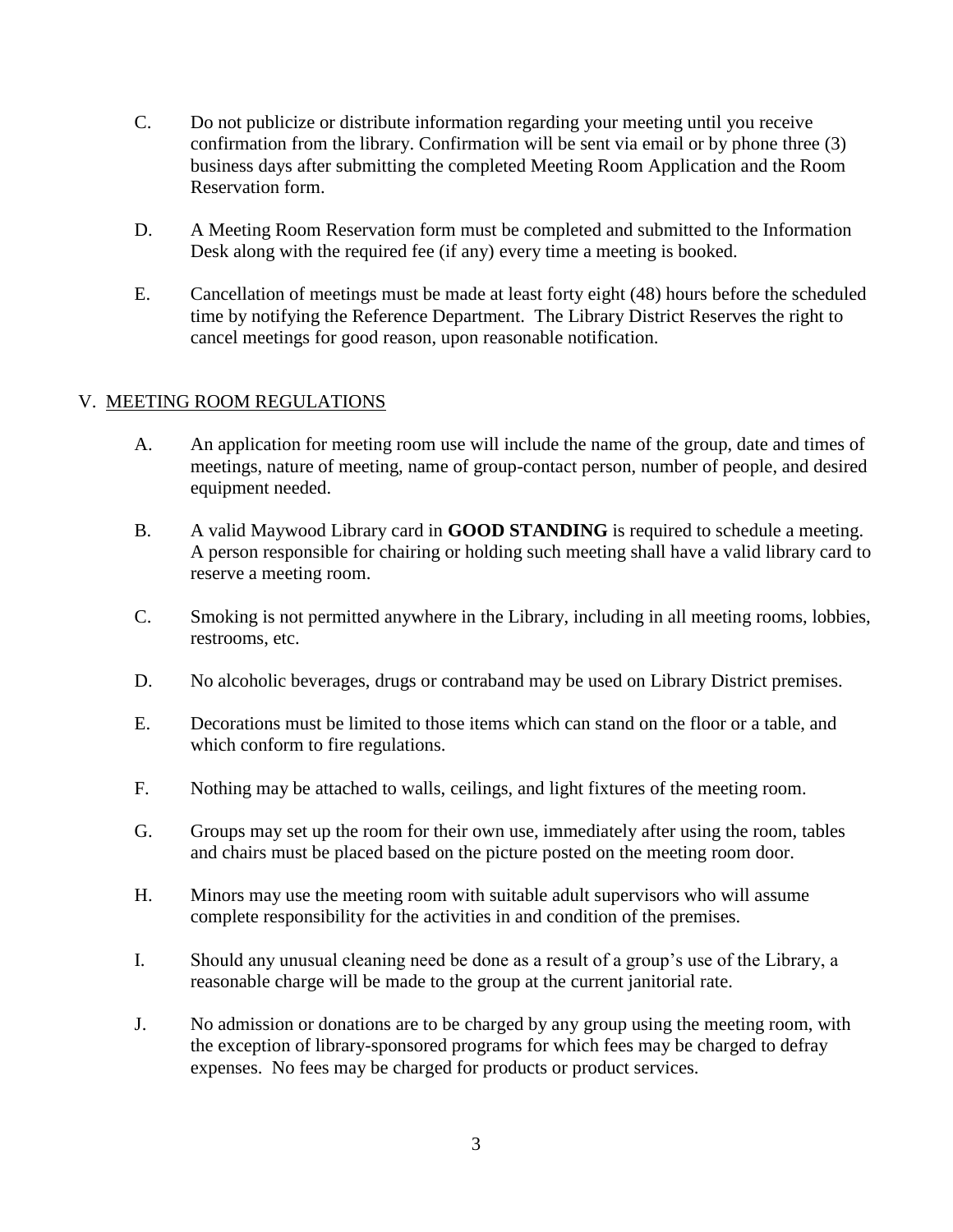- K. Use of the name or address of the Library as the official address or headquarters of an organization is strictly prohibited.
- L. Use of Library telephones for personal calls by members of an organization is not permitted. The Library District staff will not deliver personal messages to organization members.
- M. In fairness to all, any single group may use the meeting room no more than twice per month. Library sponsored events are excluded.
- N. Light refreshments may be served. Special permission must be secured in advance when refreshments are served.
- O. If the meeting lasts beyond closing time there will be a charge of \$50.00 per hour for each hour or part of an hour thereafter.
- P. A screen and projector are available for use by groups. Arrangements to reserve the projector must be made with the Reference Department at least twenty-four (24) hours in advance of the meeting time.
- Q. Please ask Staff to open windows or adjust shades.
- R. The Library District does not provide porter service to carry supplies to the meeting room. All groups must provide their own help for this purpose.
- S. The Library District will not provide storage for the property of organizations which meet in the Library building.

|  | Fees:             | Non-Profit | Profit  |
|--|-------------------|------------|---------|
|  | Meeting Room      | \$15.00    | \$50.00 |
|  | Light Refreshment | \$15.00    | \$15.00 |
|  | Food              | \$25.00    | \$25.00 |

Light Refreshment Definition: For purposes of this policy, bottles of water, soft drinks, juice, tea and coffee are considered Light Refreshment. Also, a light refreshment is considered to be an edible item that may serve between meals. Example: doughnuts, sweet rolls, pieces of fruits etc.

U. Meeting Room users serving refreshments are required to furnish 50 gallon liner bags for the Library's trash receptacle. Such Meeting Room users are required to carry their trash to the Library's dumpster at the rear of the building. Meeting groups should contact Library staff member on duty.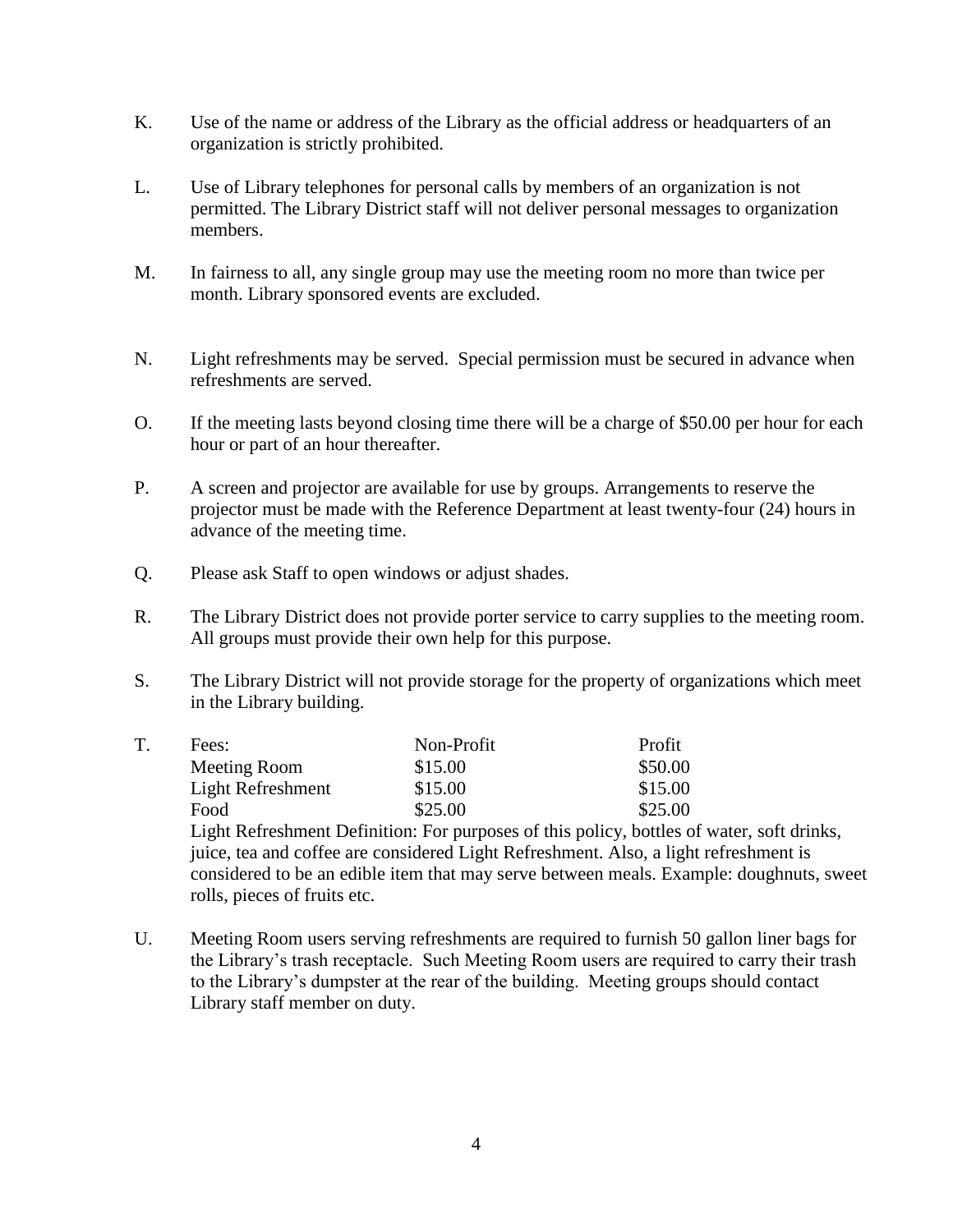#### VII. VIOLATIONS

If a group violates one or more of the above meeting room regulations, the reserving group will receive a written violation notice. A group will be denied use of the facility upon receiving the third violation notice.

#### VIII. LOSS OR DAMAGE

The Library District is not responsible for loss or damage to the organization's property. However, each organization will pay promptly for any and all damage or injury or loss of the Library District property which may occur as a result of the use of the premises.

## IX. AMERICANS WITH DISABILITIES ACT

Groups or organizations using the meeting room agree to insure that their meetings are accessible as required by the Americans with Disabilities Act. The Library will cooperate, where reasonable and appropriate, to help the organization or group provide for accessibility.

## X. RESTRICTIONS

It will be at the discretion of the Board of Library Trustees to deny use of the meeting room to any group because of their prior disregard of regulations or damage done to the Library.

# XI. INDEMNIFICATION OF LIBRARY

The organization shall, by separate agreement, agree to indemnify, save harmless and defend the Board of Library Trustees of the Village of Maywood, Cook County, Illinois. Members of the Board of Trustees of the Maywood Public Library District and their respective officers, agents, and employees from and against any and all claims, demands, causes of action, and liabilities including all costs and reasonable attorney's fees in any manner caused by, arising from, or incident to the organization's use of the Maywood Public Library District's meeting room and other facilities

## XII. CERTIFICATE OF INSURANCE

The Maywood Public Library District reserves the right to require a Certificate of Insurance. In the event that a Certificate of Insurance is required, the organization shall furnish a certificate of insurance (public liability and property damage) to guarantee the payment of any and all claims, demands, causes of action, and liabilities, including all costs and reasonable attorney's fees for bodily injury and property damage to persons and/or property in any manner caused by, arising from or incident to the organization's use of the Maywood Public Library District's meeting room and other facilities.

The certificate of insurance shall be for the limits not less than \$500,000 per occurrence for bodily injury and \$50,000 per occurrence for property damage, shall name as additional insured's the Board of Library Trustees of the Maywood Public Library District and its respective officers, agents and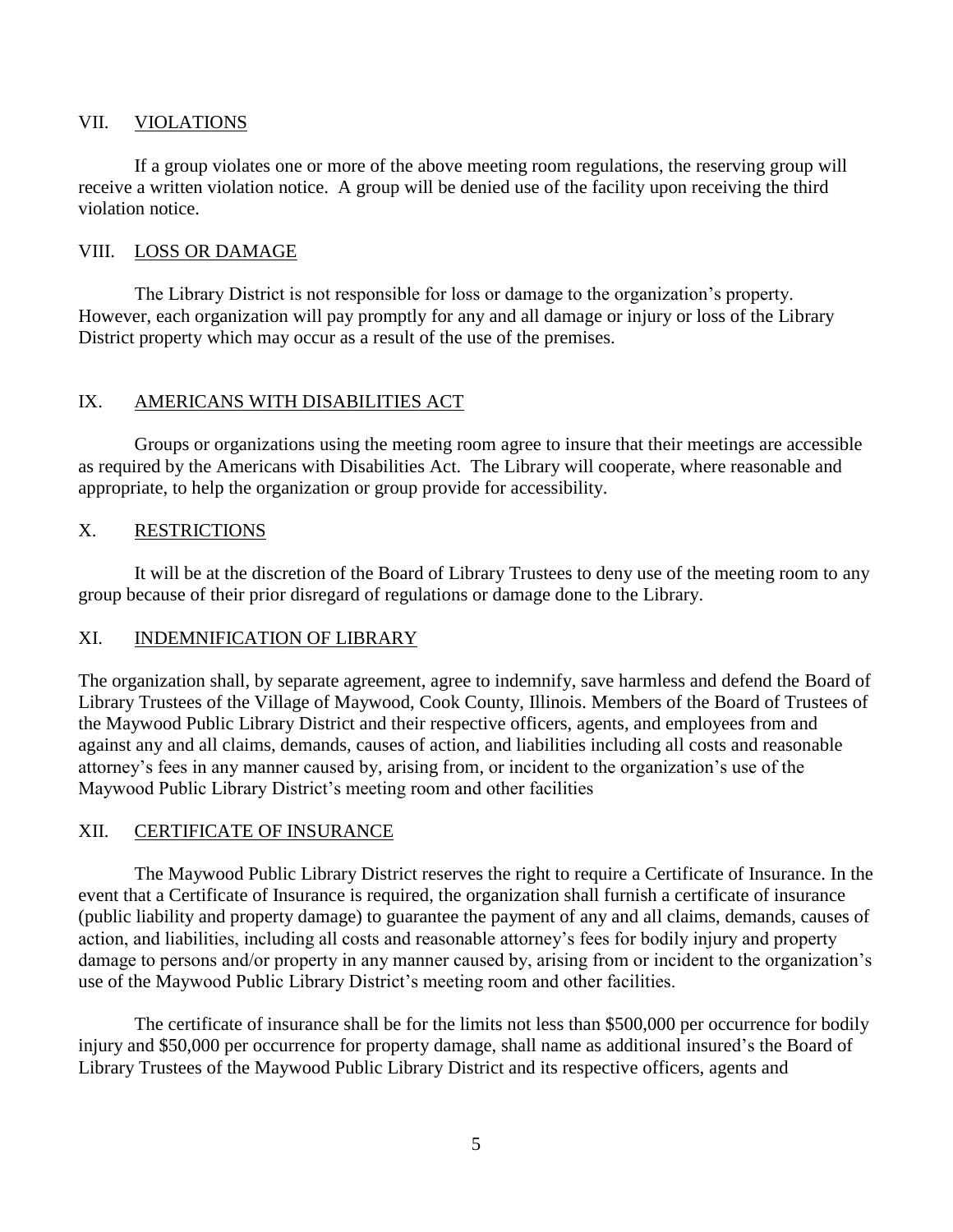employees, and shall be in such form and underwritten by a company acceptable to the Board of Library Trustees of the Maywood Public Library District.

# XIII. APPEAL

A person or group denied permission to use the meeting room may appeal such denial at the next regularly scheduled meeting of the Library Board of Trustees.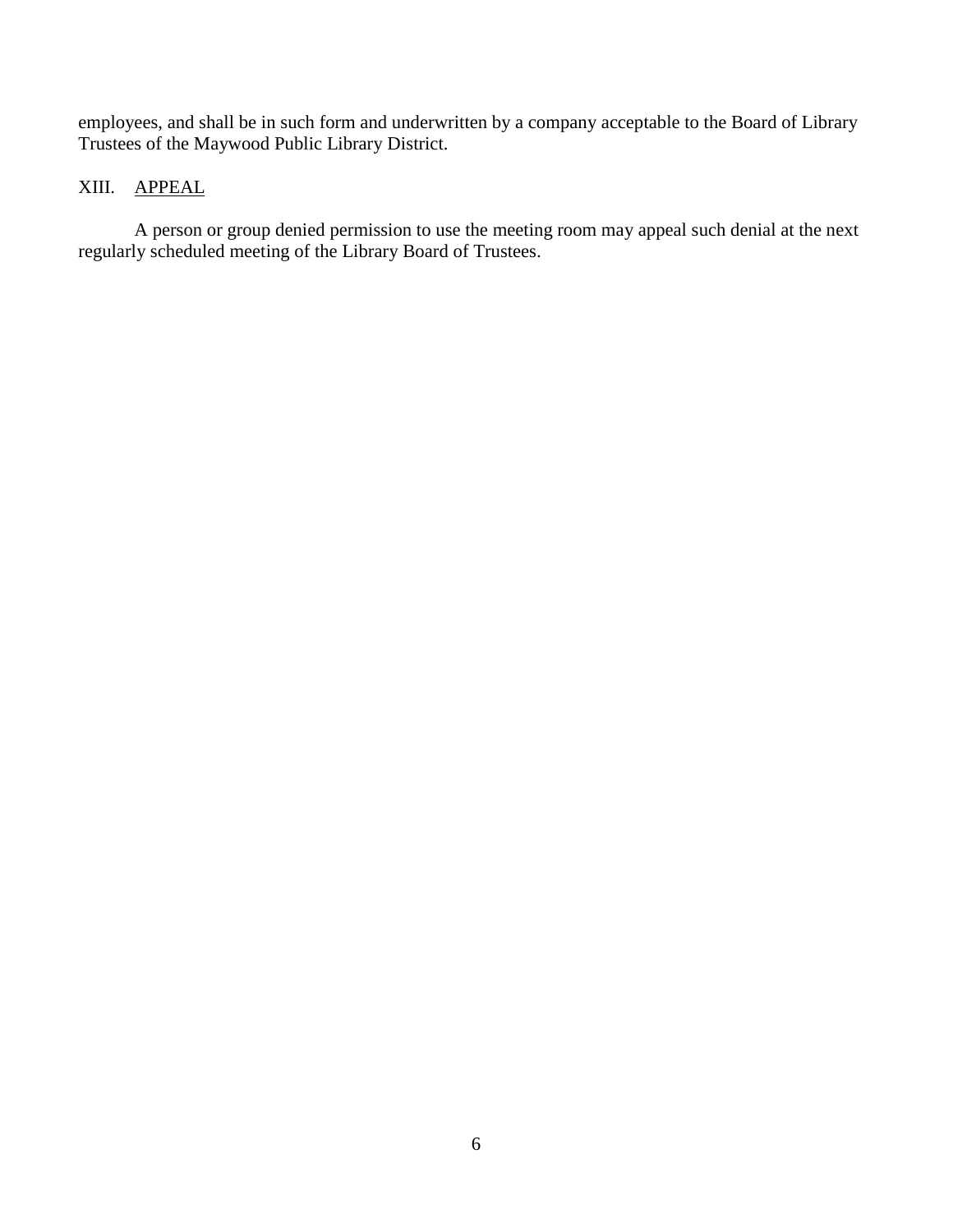# **APPLICATION FOR USE OF THE MAYWOOD PUBLIC LIBRARY DISTRICT'S MEETING ROOM**

| Name of Organization: <u>Name of Organization</u>                                     |                                                                                   |
|---------------------------------------------------------------------------------------|-----------------------------------------------------------------------------------|
|                                                                                       |                                                                                   |
|                                                                                       |                                                                                   |
|                                                                                       |                                                                                   |
|                                                                                       | Phone Number (home /Cell): ___________________________Work: _____________________ |
|                                                                                       |                                                                                   |
|                                                                                       |                                                                                   |
| A LOMB CONTROL TO A LIMIT CONTROL OF PROVIDED AND A LIMIT CONTROL OF A LIMIT CONTROL. |                                                                                   |

**Admittance of Group shall be made no earlier than half hour before scheduled meeting.**

**Enclosed is a statement of Policy and Regulation. The food or beverage served fee is not-refundable.** 

**Do not publicize or distribute information regarding your meeting until you receive confirmation from the library. Confirmation will be sent via email or by phone three (3) business days after submitting the completed Meeting Room Application and the Room Reservation form.** 

**Proof of the Non-Profit status is required to complete this Meeting Room application.** 

**A new application must be filed every 12 months.** 

**I have read the statement of Policy and Regulations attached hereto and our organization agrees to be bound by all of the terms and provisions contained therein in reference to our use of the Library District's meeting room and facilities.**

Date:

**Signature:**  $\blacksquare$ 

**(President or Chairperson of Organization)**

**Please hand deliver to: Reference / Computer Center Maywood Public Library District 121 South 5th Avenue Maywood, Illinois, 60153-1307**